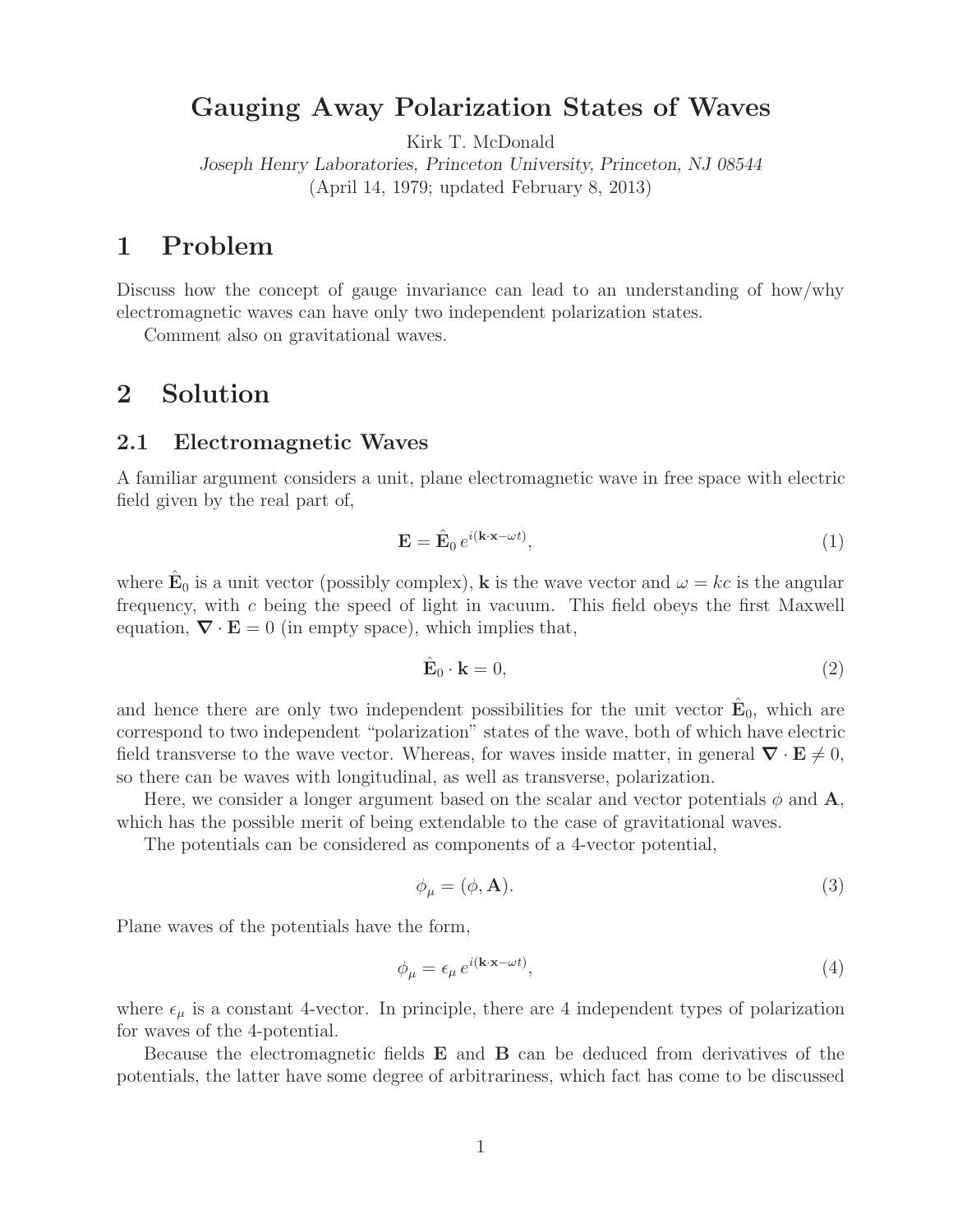under the theme of **gauge invariance**.<sup>1</sup> One consequence of gauge invariance is that one can<br>choose to enforce one relation among the derivatives of the potentials, now called a gauge choose to enforce one relation among the derivatives of the potentials, now called a gauge condition, or choice of gauge. When electromagnetic waves are concerned, a particularly useful choice is the Lorenz condition  $[2],^2$ 

$$
\partial_{\mu}\phi^{\mu} = 0 = \frac{1}{c}\frac{\partial\phi}{\partial t} - \mathbf{\nabla} \cdot \mathbf{A} \qquad \text{(Lorenz)},\tag{5}
$$

in Gaussian units. Applying the Lorenz-gauge condition (5) to the 4-potential wave (4), we have that,

$$
k_{\mu}\phi^{\mu}=0,\t\t(6)
$$

where,

$$
k_{\mu} = (\omega, \mathbf{k}c),\tag{7}
$$

is the wave 4-vector.

We can say that the Lorenz condition  $(5)$  has eliminated one of the four possible polarization states, leaving three. In the rest of this note, we suppose that the wave vector **k** is in the z-direction. Then we can write one basis for the three remaining polarization states  $\epsilon_{\mu}$  of the 4-potential as,

$$
\epsilon_{\mu}^{(1)} = (0, 1, 0, 0), \tag{8}
$$

$$
\epsilon_{\mu}^{(2)} = (0, 0, 1, 0), \tag{9}
$$

$$
\epsilon_{\mu}^{(3)} = (kc/\omega, 0, 0, 1). \tag{10}
$$

We now show that for waves with  $\omega = kc$ , as holds in vacuum, the longitudinal polarization state  $\epsilon_{\mu}^{(3)}$  can be eliminated by a **gauge transformation** (while staying within the Lorenz gauge)<sup>3</sup> gauge).<sup>3</sup>

The (gauge) transformation,

$$
\phi_{\mu} \to \phi_{\mu} + \partial_{\mu}\Omega, \qquad \phi \to \phi + \frac{1}{c}\frac{\partial\Omega}{\partial t}, \qquad \mathbf{A} \to \mathbf{A} - \boldsymbol{\nabla}\Omega,\tag{11}
$$

does not change the electromagnetic fields,

$$
\mathbf{E} = -\nabla \phi - \frac{1}{c} \frac{\partial \mathbf{A}}{\partial t}, \qquad \mathbf{B} = \nabla \times \mathbf{A}, \tag{12}
$$

and the revised potentials (11) still satisfy the Lorenz condition (5) provided that,

$$
\partial_{\mu}\partial^{\mu}\Omega = 0 = \frac{1}{c^2}\frac{\partial^2\Omega}{\partial t^2} - \nabla^2\Omega.
$$
 (13)

<sup>&</sup>lt;sup>1</sup>For a historical review, see [1].

<sup>2</sup>For a survey of several gauge conditions, see [3].

<sup>&</sup>lt;sup>3</sup>The choice of a gauge condition is not sufficient for the potentials to be unique. For an example of two rather different sets of potentials in the Lorenz gauge for waves inside a rectangular metallic cavity, see sec. 2.2.3 of [4].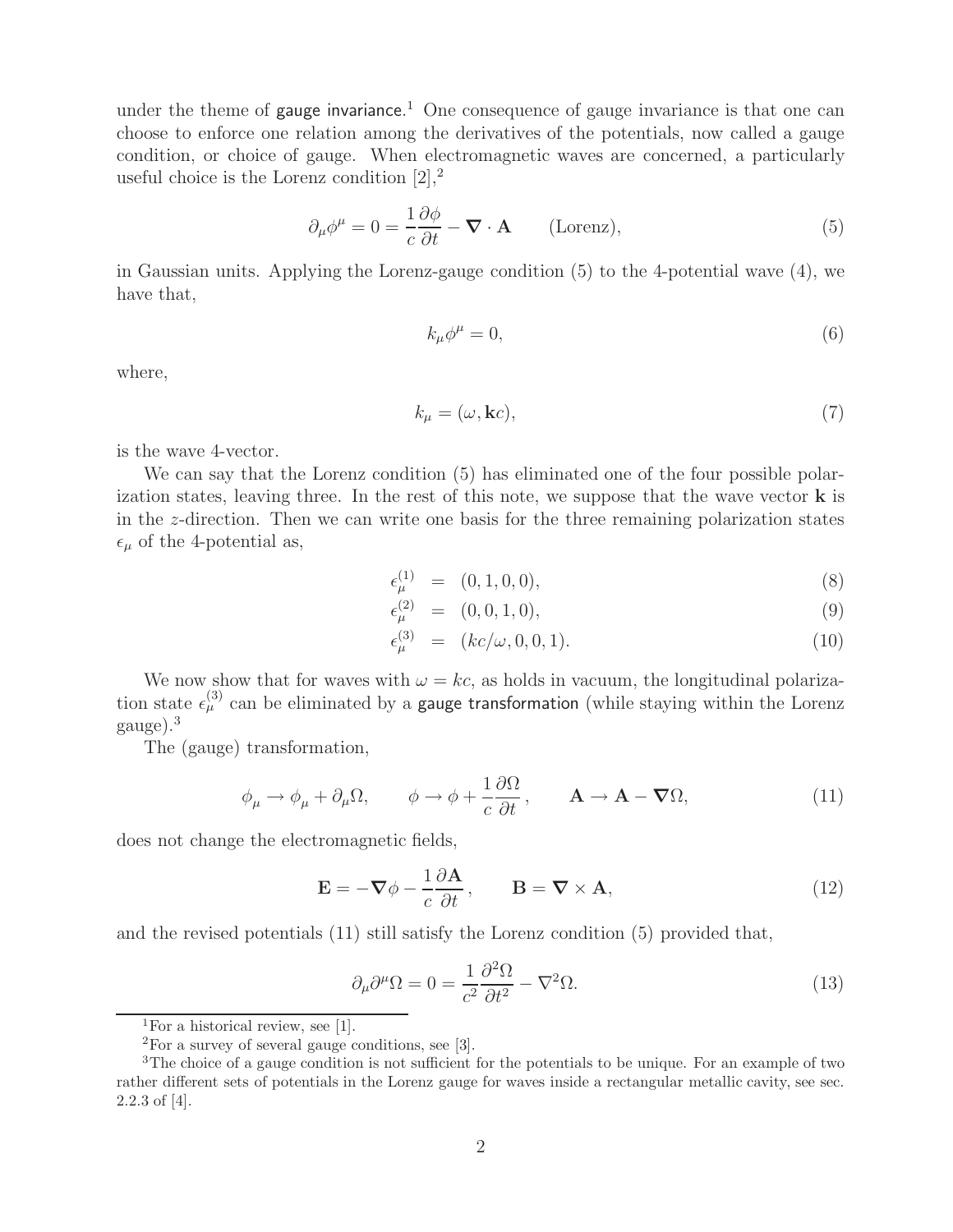For example, we can choose,

$$
\Omega = \frac{1}{ik} e^{ik(z-ct)}, \qquad \partial_{\mu} \Omega = -(1,0,0,1) e^{ik(z-ct)}.
$$
\n(14)

Then, for waves with  $\omega = kc$ , the revised polarization state 3 vanishes,

$$
\epsilon_{\mu}^{(3)} = (1, 0, 0, 1) \rightarrow \epsilon_{\mu}^{(3)} + \partial_{\mu}\Omega = (0, 0, 0, 0). \tag{15}
$$

This confirms that familiar result that for electromagnetic waves which obey the free-space relation that  $\omega = kc$  there is no longitudinal polarization state. Loosely speaking, we can gauge away the longitudinal polarization of waves in free space, but not for way in matter. *The transverse polarizations states (9)-(10) are altered by the gauge transformation (11), but it is usual to redefine the transverse polarization states after the gauge transformation to have their original forms again.*

### 2.2 **2.2 Gravitational Waves**

In Einstein's theory of gravitation one considers waves as weak perturbations of the metric tensor,

$$
g_{\mu\nu} = \eta_{\mu\nu} + \phi_{\mu\nu},\tag{16}
$$

where  $\eta_{\mu\nu}$  is the (Euclidean) metric for empty space,

$$
\eta_{\mu\nu} = \begin{pmatrix} 1 & 0 & 0 & 0 \\ 0 & -1 & 0 & 0 \\ 0 & 0 & -1 & 0 \\ 0 & 0 & 0 & -1 \end{pmatrix},
$$
\n(17)

as was tacitly assumed in sec. 2.1. For isotropic spacetime, we infer that the "potential" tensor  $\phi_{\mu\nu}$  is symmetric, with only 10 independent components. We can enforce a Lorenz-like gauge condition on the derivatives of  $\phi_{\mu\nu}$  that,

$$
\partial_{\mu}\eta^{\mu\lambda}\phi_{\lambda\nu} = \partial^{\mu}\phi_{\mu\nu}0. \tag{18}
$$

The four conditions (18) reduce the number of independent components of  $\phi_{\mu\nu}$  to six.

We now wish to argue that further use of gauge transformations, within the Lorenz-like gauge, reduce the number of independent components of  $\phi_{\mu\nu}$  to two.

However, arguments based on consideration of waves  $\phi_{\mu\nu}$  in otherwise empty space miss a noteworthy issue: that weak gravitational waves inside low-density matter can have five independent polarization states. This is clearer in a quantum view in which gravitational waves are associated with spin-2 quanta, which have five independent spin components, in general. Hence, we infer that there exists one more condition on the  $\phi_{\mu\nu}$  which holds even for waves inside low-density matter. Here, we simply state this condition to be that  $\phi_{\mu\nu}$  is traceless.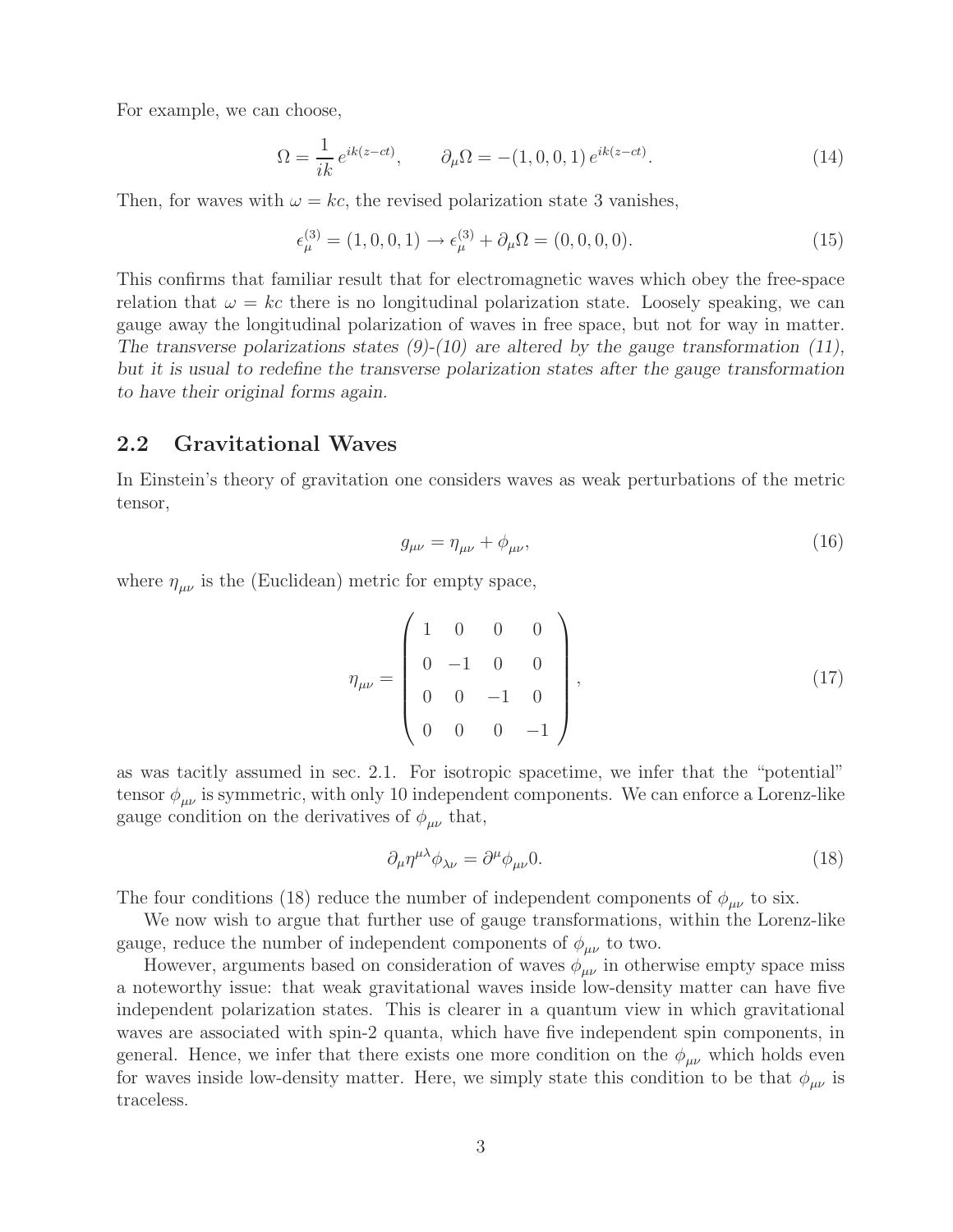We now consider gravitational waves in free space that propagate in the z-direction,

$$
\phi_{\mu\nu} = \epsilon_{\mu\nu} e^{ik(z-ct)},\tag{19}
$$

where  $\epsilon_{\mu\nu}$  is the (constant) polarization tensor. The Lorenz-like condition (18) tells us that,

$$
k^{\mu}\epsilon_{\mu\nu} = 0, \qquad k_{\mu} = kc(1, 0, 0, 1), \qquad \Rightarrow \epsilon_{0\nu} = \epsilon_{3\nu}.
$$
 (20)

The requirement of gauge invariance of the potentials  $\phi_{\mu\nu}$  tells us that the transformation,

$$
\phi_{\mu\nu} \to \phi'_{\mu\nu} = \phi_{\mu\nu} + \partial_{\mu}\Omega_{\nu} + \partial_{\nu}\Omega_{\mu}
$$
\n(21)

does not change the physics provided the 4-vector  $\Omega_{\mu}$  satisfies the free-space wave equation,

$$
\partial_{\nu}\partial^{\nu}\Omega_{\mu} = 0 = \frac{1}{c^2} \frac{\partial^2 \Omega_{\mu}}{\partial t^2} - \nabla^2 \Omega_{\mu}.
$$
\n(22)

Hence, we can consider,

$$
\Omega_{\mu} = \chi_{\mu} e^{ik(z-ct)},\tag{23}
$$

for any constant 4-vector  $\chi_{\mu}$ . Applying the gauge transformation (21) to the wave potentials (20), the transformed polarization states are,

$$
\epsilon'_{\mu\nu} = \epsilon_{\mu\nu} + k_{\mu}\chi_{\nu} + k_{\nu}\chi_{\mu}.
$$
\n(24)

We choose the four constants  $\chi_{\mu}$  to eliminate the  $\epsilon'_{0\nu}$ :

$$
\epsilon'_{00} = \epsilon_{00} + 2k_0 \chi_0 = \epsilon_{00} + 2k c \chi_0, \qquad \Rightarrow \chi_0 = -\epsilon_{00} / 2k c, \tag{25}
$$

$$
\epsilon'_{01} = \epsilon_{01} + k_0 \chi_1 + k_1 \chi_0 = \epsilon_{01} + k c \chi_1, \qquad \Rightarrow \chi_1 = -\epsilon_{01}/k c,\tag{26}
$$

$$
\epsilon'_{02} = \epsilon_{02} + k_0 \chi_2 + k_2 \chi_0 = \epsilon_{02} + k_2 \chi_2, \qquad \Rightarrow \chi_2 = -\epsilon_{02}/kc, \tag{27}
$$

$$
C'_{03} = \epsilon_{03} + k_0 \chi_3 + k_3 \chi_0 = \epsilon_{03} + k c \chi_3 - \epsilon_{00}/2, \qquad \Rightarrow \chi_3 = (\epsilon_{00}/2 - \epsilon_{03})/k c. \tag{28}
$$

So far,

 $\epsilon_0'$ 

$$
\epsilon'_{00} = \epsilon'_{01} = \epsilon'_{02} = \epsilon'_{03} = 0. \tag{29}
$$

The Lorenz-like condition (20), applied to  $\epsilon'_{\mu\nu}$ , tells us that,

$$
\epsilon'_{30} = \epsilon'_{31} = \epsilon'_{32} = \epsilon'_{33} = 0. \tag{30}
$$

Since  $\epsilon'_{\mu\nu}$  is symmetric, we also have that,

$$
\epsilon'_{10} = \epsilon'_{20} = \epsilon'_{13} = \epsilon'_{23} = 0. \tag{31}
$$

The remaining nonzero components are  $\epsilon'_{11}$ ,  $\epsilon'_{22}$  and  $\epsilon'_{12} = \epsilon'_{21}$ . Since  $\epsilon'_{\mu\nu}$  is traceless,  $\epsilon'_{22}$  $-\epsilon'_{11}$ , and the polarization tensor  $\epsilon'_{\mu\nu}$  has only two independent (transverse) components,  $\epsilon'_{11}$ and  $\epsilon'_{12}$ ,

$$
\epsilon'_{\mu\nu} = \begin{pmatrix} 0 & 0 & 0 & 0 \\ 0 & \epsilon'_{11} & \epsilon'_{12} & 0 \\ 0 & \epsilon'_{12} & -\epsilon'_{11} & 0 \\ 0 & 0 & 0 & 0 \end{pmatrix} .
$$
 (32)

*The fact that a massless particle with spin* S *can have only two spin (polarization) states*  $S_z = \pm S$  when propagating in the z direction is discussed by Wigner [5] from the perspective *of relativistic invariance.*